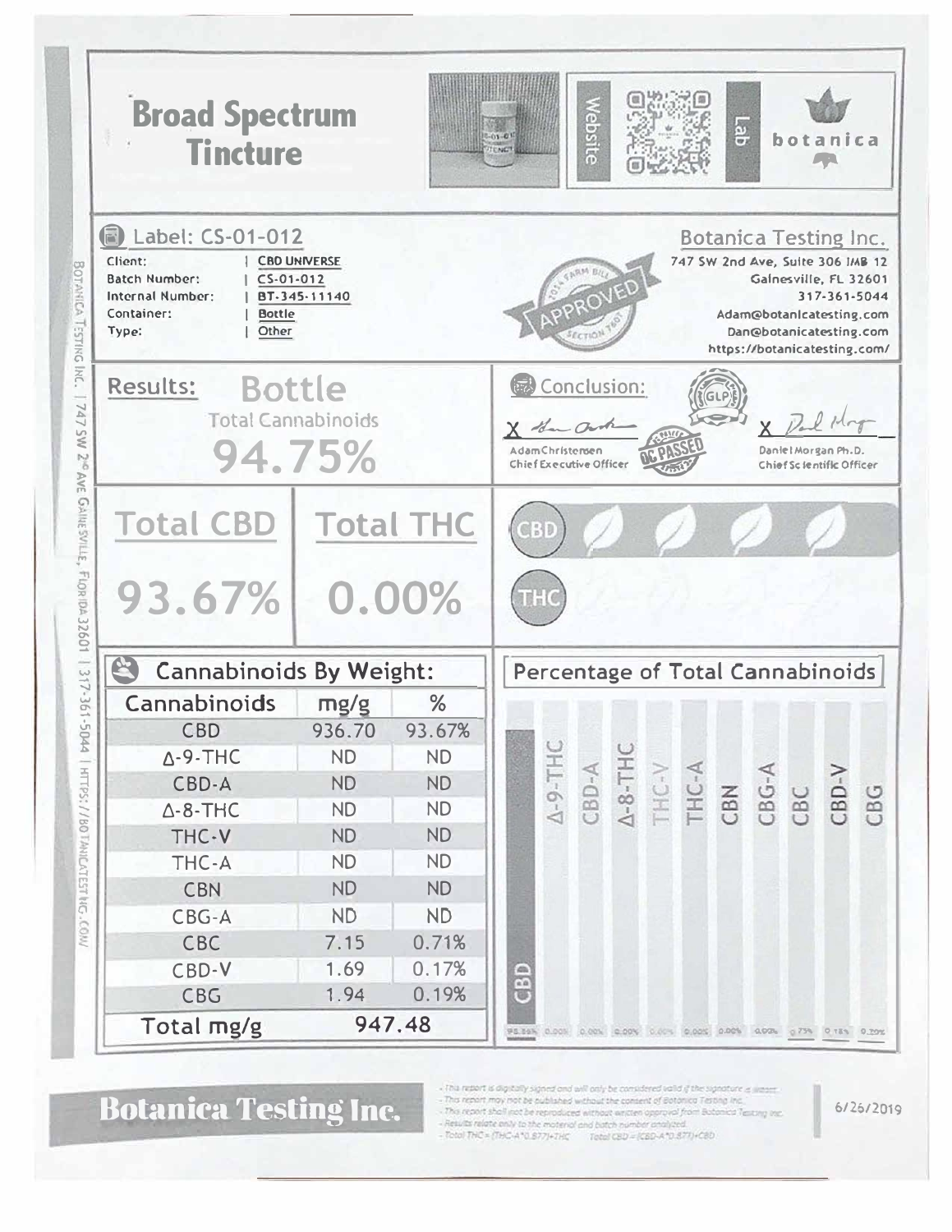| <b>STRAIN</b>                                                      | <b>CBD/THC</b>                                                       | <b>EFFECTS</b> | <b>TERPENES</b>                                                                                                                   | <b>SAFETY</b>                                                                                                                          | <b>QR CODE</b> |
|--------------------------------------------------------------------|----------------------------------------------------------------------|----------------|-----------------------------------------------------------------------------------------------------------------------------------|----------------------------------------------------------------------------------------------------------------------------------------|----------------|
| Honolulu Haze                                                      | <b>22.8% CBDA</b><br><b>1.1% CBD</b><br><0.246 THC<br>No delta-9 THC | <b>Chill</b>   | 2.12 mg per g Caryophyllene<br>1.73 mg per g Myrcene<br>0.94 mg per g Humulene<br>0.72 mg per g Bisabolol<br>0.36 mg per g Pinene | <b>Pesticides - PASS</b><br><b>Microbials - PASS</b><br><b>Mycotoxins - PASS</b><br><b>Heavy Metals -PASS</b><br>Foreign Matter - PASS |                |
| <b>Casino Cookies</b>                                              | <b>20.2% CBDA</b><br><b>1.6% CBD</b><br><0.246 THC<br>No delta-9 THC | <b>Relief</b>  | 3.41 mg per g Myrcene<br>2.44 mg per g Caryophyllene<br>0.92 mg per g Bisabolol<br>0.91 mg per g Humulene<br>0.41 mg per g Pinene | <b>Pesticides - PASS</b><br><b>Microbials - PASS</b><br><b>Mycotoxins - PASS</b><br><b>Heavy Metals -PASS</b><br>Foreign Matter - PASS |                |
| <b>CBD</b><br><b>SUNSET ROAD</b><br><b>Sunset Road</b><br>Sherbert | <b>19.5% CBDA</b><br>$0.5\%$ CBD<br><0.246 THC<br>No delta-9 THC     | <b>Energy</b>  | 1.54 mg per g Caryophyllene<br>1.00 mg per g Myrcene<br>0.76 mg per g Humulene<br>0.70 mg per g Pinene<br>0.44 mg per g Guiaol    | <b>Pesticides - PASS</b><br><b>Microbials - PASS</b><br><b>Mycotoxins - PASS</b><br><b>Heavy Metals -PASS</b><br>Foreign Matter - PASS |                |
| <b>CBD</b><br><b>AC</b><br>Diesel<br>AC Diesel #2                  | <b>17.2% CBDA</b><br><b>1.3% CBD</b><br><0.246 THC<br>No delta-9 THC | Calm           | 5.04 mg per g Myrcene<br>1.85 mg per g Caryophyllene<br>1.45 mg per g Bisabolol<br>0.93 mg per g Pinene<br>0.72 mg per g Guaiol   | <b>Pesticides - PASS</b><br><b>Microbials - PASS</b><br><b>Mycotoxins - PASS</b><br><b>Heavy Metals -PASS</b><br>Foreign Matter - PASS |                |

**PURSUANT TO THE AGRICULTURAL ACT OF 2018 AND NRS 557. CBD-RICH STRAINS ARE DERIVED FROM INDUSTRIAL HEMP VARIETALS ONLY**

**AND TESTED BY A 3RD PARTY LAB TO BE BELOW 0.3% TOTAL THC.**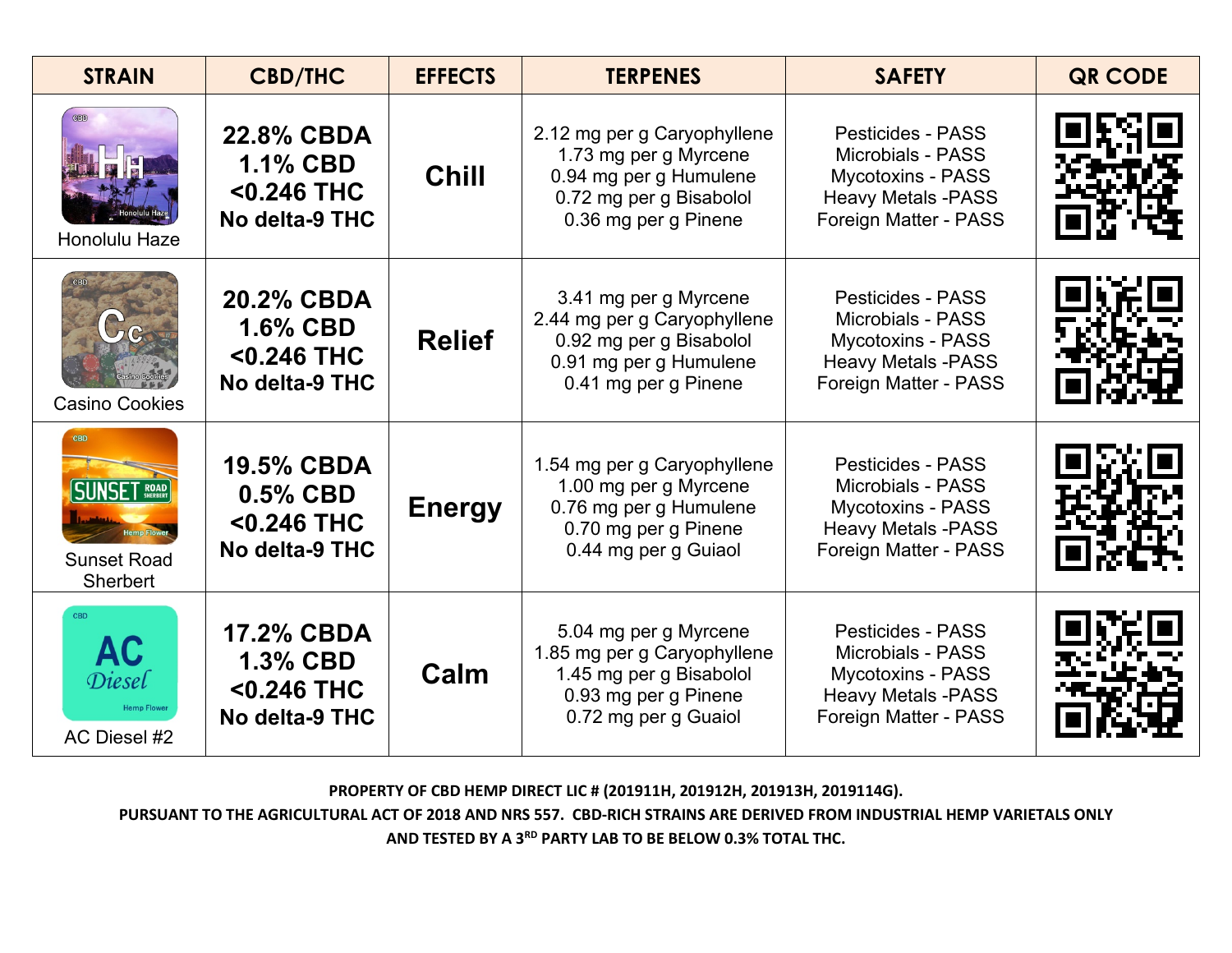| <b>STRAIN</b>                                                                     | <b>CBD/THC</b>                                                          | <b>EFFECTS</b>  | <b>TERPENES</b>                                                                                                                   | <b>SAFETY</b>                                                                                                                          | <b>QR CODE</b> |
|-----------------------------------------------------------------------------------|-------------------------------------------------------------------------|-----------------|-----------------------------------------------------------------------------------------------------------------------------------|----------------------------------------------------------------------------------------------------------------------------------------|----------------|
| <b>CBD</b><br>Chardonnay<br>Chardonnay #2                                         | <b>18.1% CBDA</b><br>0.7% CBD<br>$<$ 0.246 THC<br>No delta-9 THC        | <b>Relaxed</b>  | 1.52 mg per g Myrcene<br>1.53 mg per g Caryophyllene<br>0.63 mg per g Bisabolol<br>0.59 mg per g Guaiol<br>0.46 mg per g Humulene | <b>Pesticides - PASS</b><br><b>Microbials - PASS</b><br><b>Mycotoxins - PASS</b><br><b>Heavy Metals -PASS</b><br>Foreign Matter - PASS |                |
| Juicy Fruit<br><b>Juicy Fruit</b>                                                 | <b>10.7% CBDA</b><br>5.7% CBD<br><0.246 THC<br>No delta-9 THC           | <b>Uplifted</b> | 1.47 mg per g Caryophyllene<br>0.50 mg per g Myrcene<br>0.64 mg per g Humulene<br>0.43 mg per g Pinene<br>0.56 mg per g Guiaol    | <b>Pesticides - PASS</b><br>Microbials - PASS<br><b>Mycotoxins - PASS</b><br><b>Heavy Metals -PASS</b><br>Foreign Matter - PASS        |                |
| Hemp<br><b>CBD Flowe</b><br>Jazzy CBD #2                                          | <b>19.5% CBDA</b><br>$0.5\%$ CBD<br>$< 0.246$ THC<br>No delta-9 THC     | <b>Focused</b>  | 1.54 mg per g Caryophyllene<br>1.00 mg per g Myrcene<br>0.76 mg per g Humulene<br>0.70 mg per g Pinene<br>0.44 mg per g Guiaol    | <b>Pesticides - PASS</b><br><b>Microbials - PASS</b><br><b>Mycotoxins - PASS</b><br><b>Heavy Metals -PASS</b><br>Foreign Matter - PASS |                |
| <b>CBD</b><br>$\mathbf{B}\mathbf{x}$<br><b>Berry Exotic #2</b><br>Berry Exotic #2 | <b>17.2% CBDA</b><br><b>1.3% CBD</b><br>$<$ 0.246 THC<br>No delta-9 THC | Calm            | 5.04 mg per g Myrcene<br>1.85 mg per g Caryophyllene<br>1.45 mg per g Bisabolol<br>0.93 mg per g Pinene<br>0.72 mg per g Guaiol   | <b>Pesticides - PASS</b><br><b>Microbials - PASS</b><br><b>Mycotoxins - PASS</b><br><b>Heavy Metals -PASS</b><br>Foreign Matter - PASS |                |

**PURSUANT TO THE AGRICULTURAL ACT OF 2018 AND NRS 557. CBD-RICH STRAINS ARE DERIVED FROM INDUSTRIAL HEMP VARIETALS ONLY AND TESTED BY A 3RD PARTY LAB TO BE BELOW 0.3% TOTAL THC.**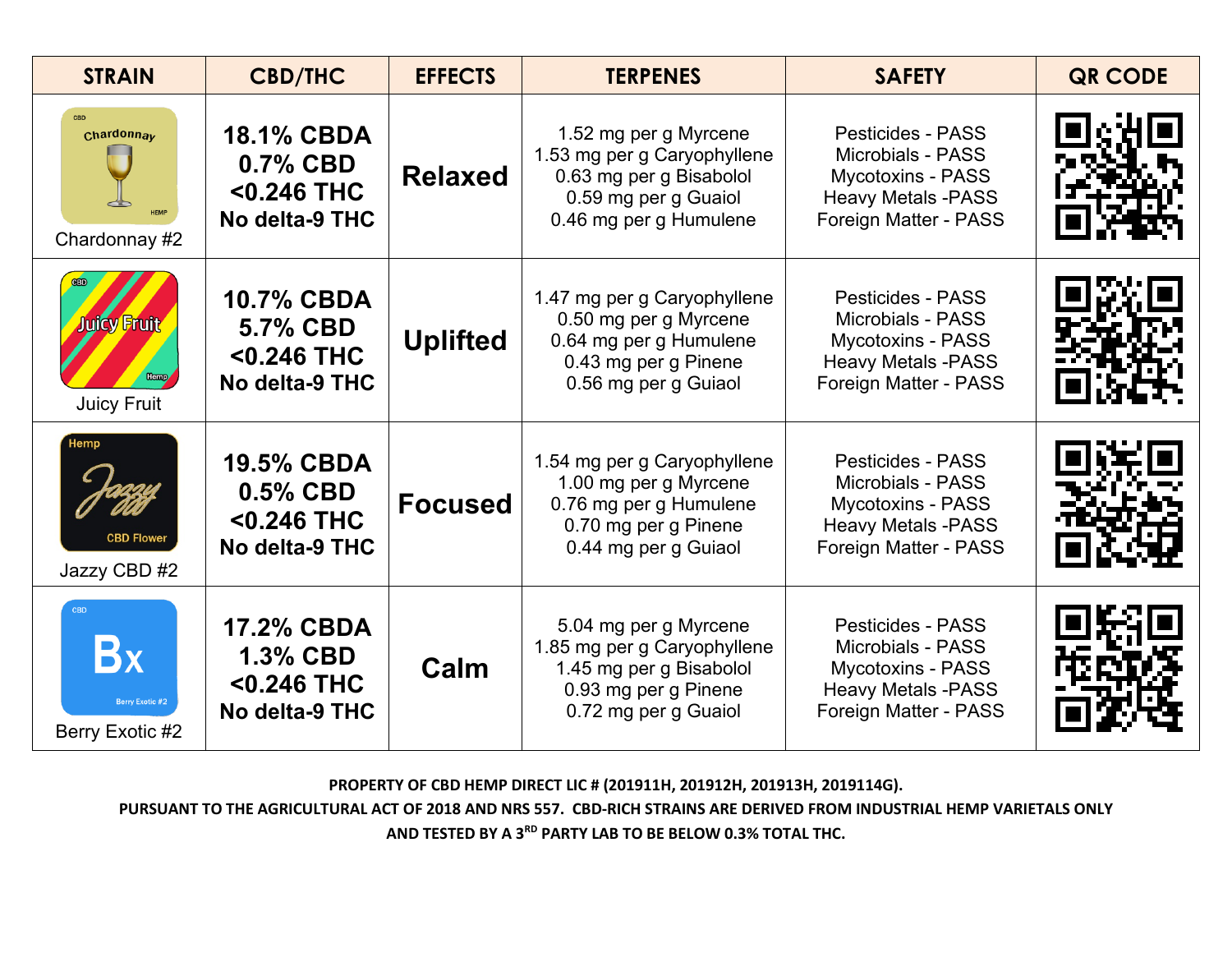| <b>STRAIN</b>                                               | <b>CBD/THC</b>                                                          | <b>EFFECTS</b>  | <b>TERPENES</b>                                                                                                                   | <b>SAFETY</b>                                                                                                                          | <b>QR CODE</b> |
|-------------------------------------------------------------|-------------------------------------------------------------------------|-----------------|-----------------------------------------------------------------------------------------------------------------------------------|----------------------------------------------------------------------------------------------------------------------------------------|----------------|
| GSC<br><b>Girl Scout Cookies</b>                            | <b>16.8% CBDA</b><br>$0.5\%$ CBD<br><0.245 THC<br>No delta-9 THC        | <b>Relief</b>   | 5.1 mg per g Caryophyllene<br>0.7 mg per g Limonene<br>1.7 mg per g Humulene<br>2.3 mg per g Bisabolol<br>0.6 mg per g Guaiol     | <b>Pesticides - PASS</b><br><b>Microbials - PASS</b><br><b>Mycotoxins - PASS</b><br><b>Heavy Metals -PASS</b><br>Foreign Matter - PASS |                |
| Vegas Lights                                                | <b>18.2% CBDA</b><br>0.1% CBD<br><0.246 THC<br>No delta-9 THC           | <b>Uplifted</b> | 3.22 mg per g Myrcene<br>0.99 mg per g Humulene<br>0.50 mg per g Limonene<br>0.72 mg per g Pinene<br>0.73 mg per g Caryophyllene  | <b>Pesticides - PASS</b><br><b>Microbials - PASS</b><br><b>Mycotoxins - PASS</b><br><b>Heavy Metals -PASS</b><br>Foreign Matter - PASS |                |
| CBD<br><b>Charlotte's Sauce</b><br><b>Charlotte's Sauce</b> | <b>17.0% CBDA</b><br><b>1.3% CBD</b><br>$<$ 0.246 THC<br>No delta-9 THC | <b>Relief</b>   | 3.53 mg per g Caryophyllene<br>2.65 mg per g Myrcene<br>1.29 mg per g Humulene<br>1.01 mg per g Bisabolol<br>0.79 mg per g Guaiol | <b>Pesticides - PASS</b><br><b>Microbials - PASS</b><br><b>Mycotoxins - PASS</b><br><b>Heavy Metals -PASS</b><br>Foreign Matter - PASS |                |
| <b>DW</b><br><b>Berry Wine</b><br><b>Berry Wine</b>         | <b>11.6% CBDA</b><br><b>1.5% CBD</b><br><0.246 THC<br>No delta-9 THC    | <b>Energy</b>   | 1.08 mg per g Myrcene<br>0.95 mg per g Caryophyllene<br>0.41 mg per g Humulene<br>0.35 mg per g Bisabolol<br>0.29 mg per g Pinene | <b>Pesticides - PASS</b><br><b>Microbials - PASS</b><br><b>Mycotoxins - PASS</b><br><b>Heavy Metals -PASS</b><br>Foreign Matter - PASS |                |

**PURSUANT TO THE AGRICULTURAL ACT OF 2018 AND NRS 557. CBD-RICH STRAINS ARE DERIVED FROM INDUSTRIAL HEMP VARIETALS ONLY AND TESTED BY A 3RD PARTY LAB TO BE BELOW 0.3% TOTAL THC.**